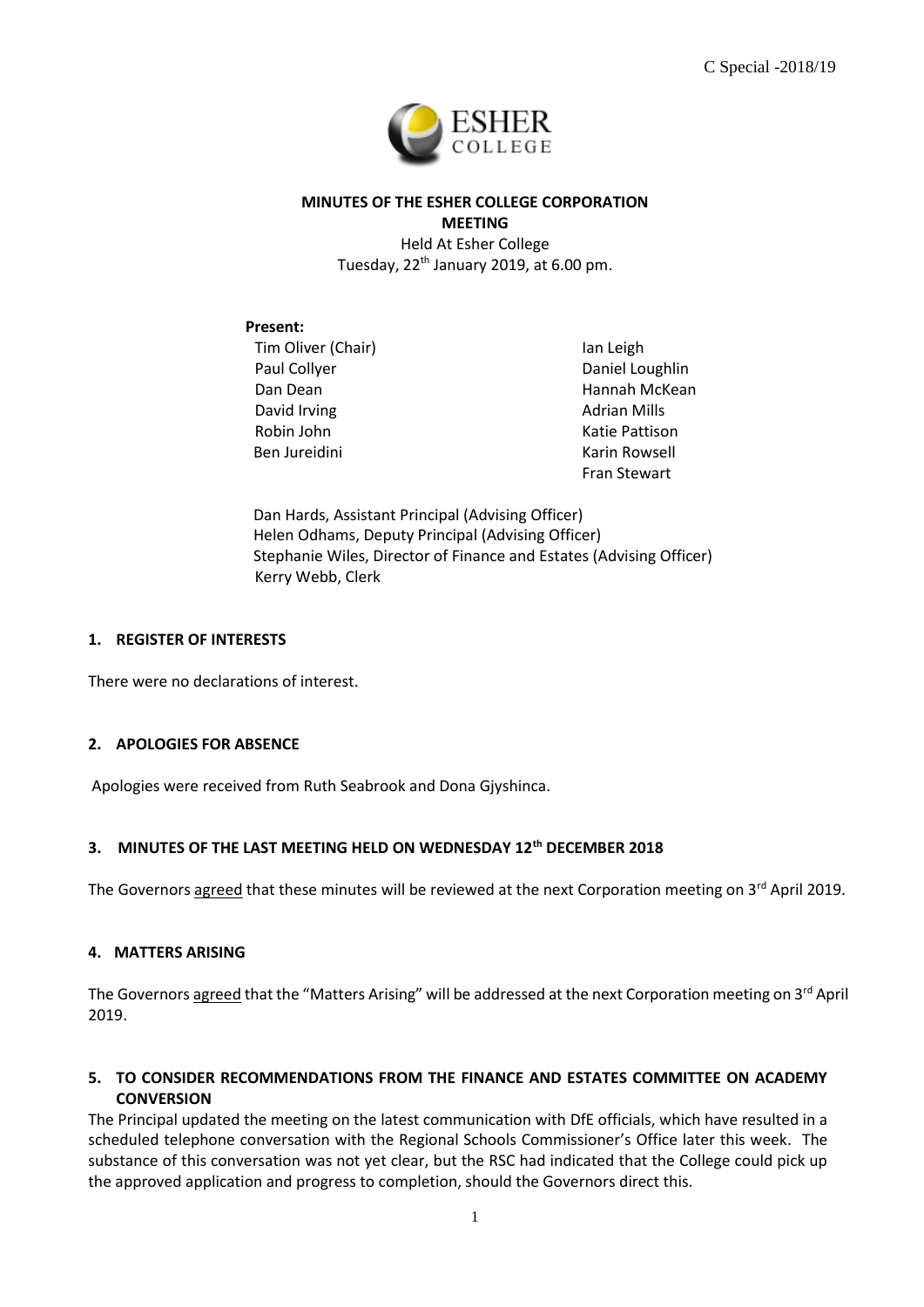The Chair of the Finance and Estates Committee provided a brief overview of the summary conclusions of the Special Finance and Estates Committee meeting held on 10<sup>th</sup> January 2019.

He explained that the financial spreadsheet prepared by the Director of Finance and Estates clearly demonstrated the impact on the EBITDA measure of converting to a single academy trust versus the College remaining as it currently is. The College would be financially better off as an academy in terms of VAT recovery, rates relief and pension contributions. The financial reporting restrictions also differ, currently the College needs to set a 1% surplus budget but as an academy the requirement will be limited to setting a balanced budget. The Chair of the Finance and Estates Committee and other Governors expressed their thanks to the Director of Finance and Estates for her clear and robust financial analysis.

The Chair reported that, taking everything into account, the Committee had decided to recommend to the Corporation that, from a financial point of view there was strong evidence to support converting to an academy. He noted that there may be other considerations from a non-financial perspective. He also recognised that, although the recommendation is made based on majority support, two Governors at the meeting were against the proposal. The Governors were invited to express their views.

Governors noted the following:

- Opportunities for revenues generation, new ways of teaching and delivering the curriculum and cost savings should continue to be explored and converting to an academy will not preclude this. It was acknowledged that new strategies have certain lead times until they show an impact on EBITDA and in some cases, new strategies may not work at all.
- If student numbers fall short of forecast next year the financial position of the College will deteriorate more rapidly. Conversion to an academy will improve the financial situation.

The Chair of the Corporation summarised his views that when the Governors looked at converting to an academy last year it was felt that there needed to be a strong reason to justify converting and at that time there was not. Presently, converting to an academy will put us back on a level playing field with other 16-19 institutions and ensure the College is financially better off in the region of £300k per year. Therefore, it now seems that there are strong reasons to convert and so we need to consider whether there are any reasons why we would not convert.

The Chair invited each Governor in turn to provide comment on the proposal to convert to a single academy trust.

In summary, the following was noted by individual Governors:

- Whilst acknowledging that it was important the values and ethos of the College are not compromised, it is recognised that from a financial perspective it is necessary to convert to an academy.
- It is important to act now to ensure that the college is not left behind whilst other institutions convert.
- Converting to an academy and the financial benefits this brings, gives the College more financial security in the short term to enable it to further develop its longer-term strategies.
- Although, there are concerns over the government's policy direction, there is acceptance that the financial figures do support the case for conversion.
- Q. Are we totally clear about whether converting to a single academy trust will present any problems for us in the future, e.g. permission to sell land etc? We should still be able to sell part of the college land (a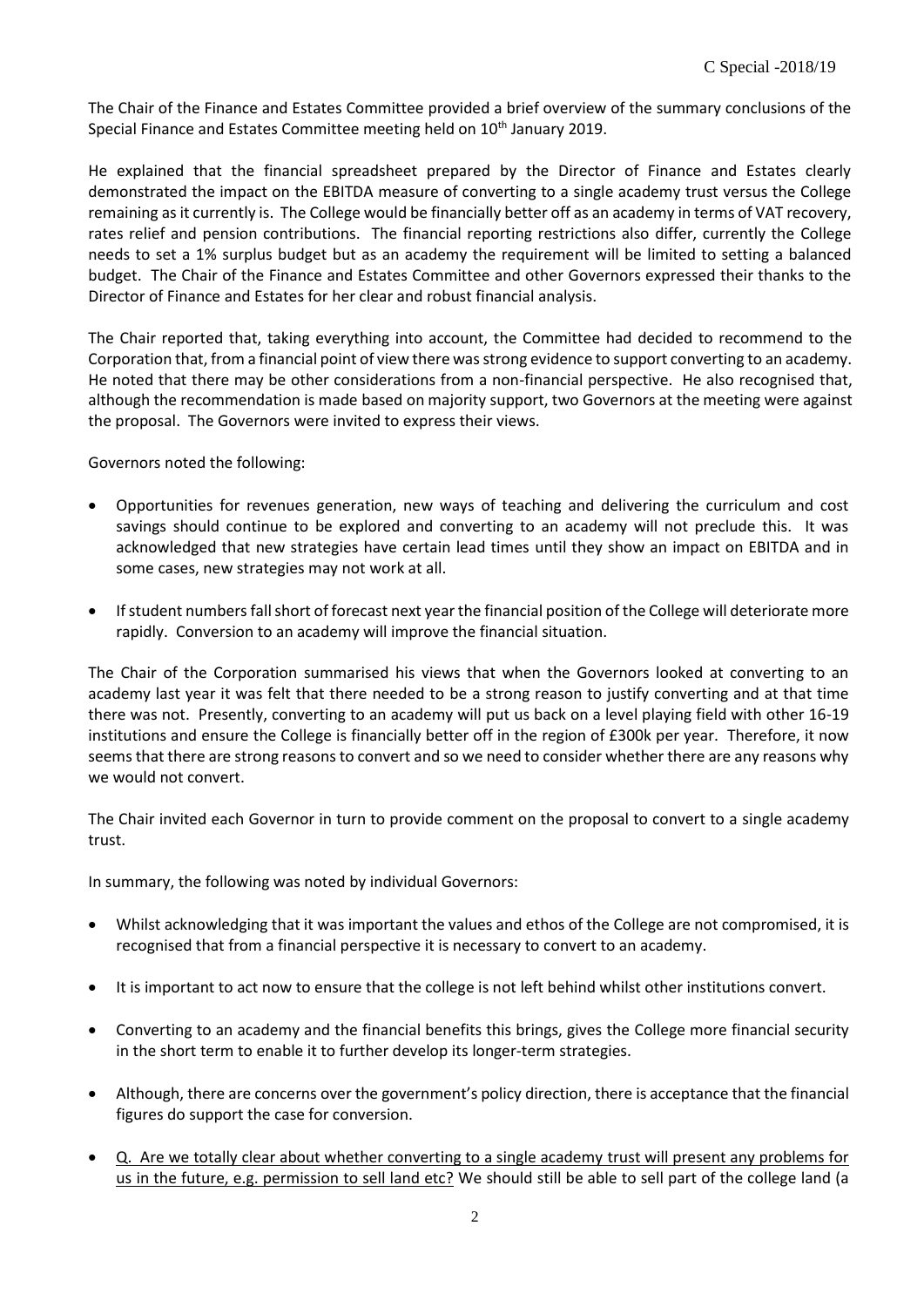small part of land was identified through the property strategy). However, as an academy we will need to obtain permission from the Secretary of State to sell it. It was noted that any income gained from sale of land would be classified as income into the capital account and, as such, could not be treated as revenue income and would need to be used against capital expenditure, e.g. building redevelopment etc.

- Q. Do we know what the full list of restrictions that will apply to us as a single academy trust?
	- Land, as noted above, permission would need to be sought from the Secretary of State to sell the College's land
	- Foreign Students not applicable as the college does not have a licence to enrol foreign students
	- The ability to borrow the College does not have any loans
	- Some restrictions on the ability to deliver Higher Education
- The Corporation has a duty to protect the long-term solvency of the institution and this is a challenge due to external factors out of the College's control. Whilst there are indications that there is support for increasing the funding rate for 16-19 year olds and the Chief Ofsted Inspector has acknowledged the impact of underfunding on the quality of delivery to this sector, there is no guarantee that an increase in the funding rate will be forthcoming. In terms of the ethos and values of the College, it would remain committed to its core sixth form college values. Based on the experiences of other sixth form colleges who have converted to academies, there has been little visible change.
- It is a short-term, but necessary, solution to provide a measure of financial security.
- We need to look at longer term strategies and specifically revenue generation. It was suggested that the Governors consider looking at reactivating the financial strategy group and possible appointment of a Business Development Manager to investigate possible revenue streams. Also noted that the pension provisionsfor new staff should be explored. Opportunities for using land should be explored and specialists in that area could be co-opted onto the Finance and Estates Committee to explore this.
- Noted that a year ago they would be opposed to converting to an academy and would like to think that the government will remove the VAT restrictions/differential pay funding that is not available without conversion. However, there is currently a compelling financial argument for conversion.

Following the discussion, it was agreed that a number of ideas should be explored through a reinstated Financial Strategy Group.

A proposal was made to proceed with the application to convert the College to a single academy trust.

Eleven Governors were in support of the proposal and two Governors against the proposal, therefore the proposal was passed, and the Governors agreed to proceed with the application to convert the College to a single academy trust.

**ACTION: Principal** to proceed with application to convert the College to a single academy trust.

#### 6. **GOVERNANCE STRUCTURE AS A SINGLE ACADEMY TRUST**

#### **Members**

- Members meet once a year at the Annual General Meeting (AGM).
- Members are the keepers of the strategy of the academy.
- In a single academy trust structure, the chair of Trustees would normally also be a member.
- The Chair explained that David Lavarack, Terry Price and Clarissa Wilks had indicated they would be happy to become members. The Governors agreed that they would be happy for them to be members.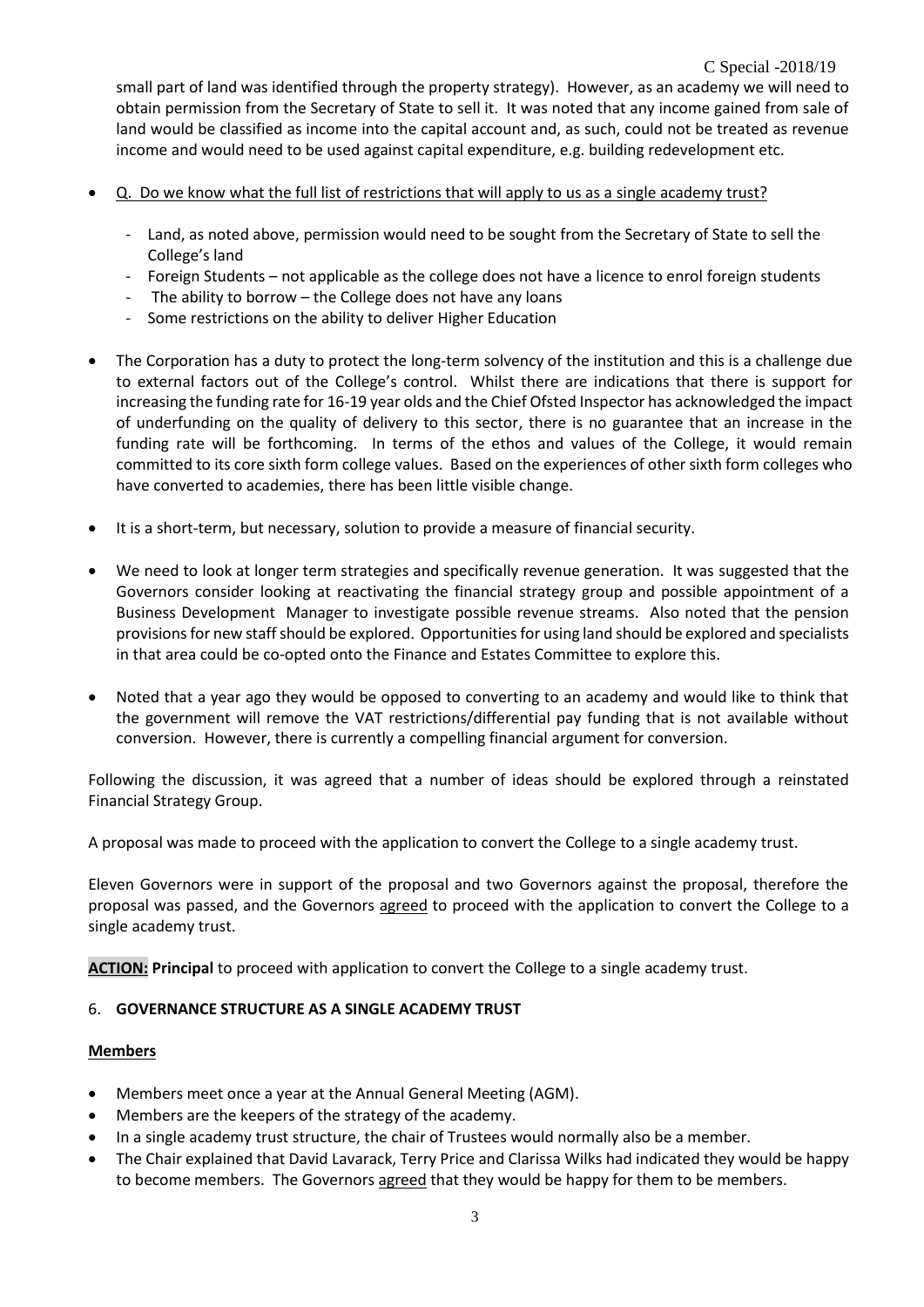## **Trustees**

• Although student trustees are not usual in an academy governance structure, there had been no objection in the governance structure proposed in the College's approved submission.

## **Appointment terms**

- It was noted that time starts running again, as it is effectively a new board being appointed.
- Careful consideration would need to be made about appointment terms for trustees, particularly those who had already been Governors of the College for several years and were nearing the end of their term. It was noted that it is important for the board to be routinely refreshed with new Governors.
- It was agreed that the number of Governors had been reduced last year and a total of 15 was satisfactory for an academy governance structure.

The above was noted and agreed. The Principal confirmed that he will proceed with the next steps, which include speaking with the Regional Schools Commissioner and the ESFA to activate the application.

The Governors agreed that the application to convert to an academy should be made with effect from September 2019, this would allow time for the College to communicate with parents and students. If it becomes apparent that there are strong disadvantages of waiting until September 2019, the Principal will communicate further with the Governors. There have been instances whereby colleges have converted midyear.

The Principal raised the subject of whether as part of the conversion the College name should be re-considered. Re-naming to "Esher Sixth Form College" makes it very clear what the College is and aims to deliver. It was agreed that the Principal will investigate whether it is possible to change the name as "Esher College" has already been submitted on the previously approved application.

**ACTION: Principal** to confirm with Terry Price, David Lavarack and Clarissa Wilks that they will be happy to become Members of the newly-formed academy.

**ACTION: Principal** to investigate whether the College name can be changed to "Esher Sixth Form College" at the same time.

#### 7. **ANY OTHER BUSINESS**

There was none.

## 8. **DATE OF NEXT MEETING: Wednesday 3rd April 2019**

*The meeting closed at 7.02pm. Attendance was 86.67% (13 out of 15 members)*

Signed………………………………………

Date………………………………………...